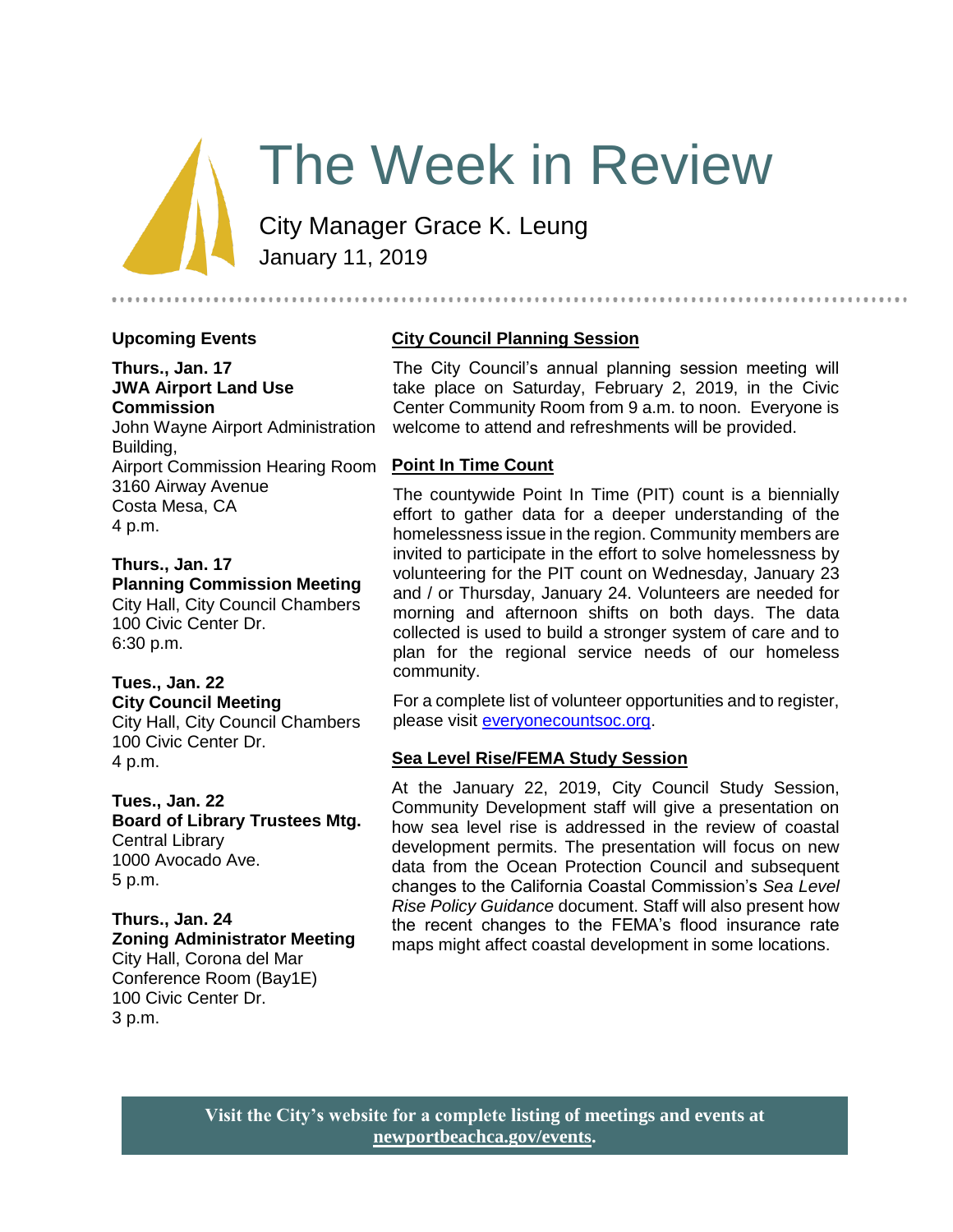## **General Plan Update**

On January 8, 2019, the City Council discussed reviewing and updating the General Plan and directed staff to start the multi-year process. The General Plan is the blueprint for the community and it guides the growth and development of the city. The last major update was completed in 2006 and the City wants to evaluate what is working and what is not. Staff will engage with the community to see if the Plan needs to be modified to reflect changes in its future vision. The General Plan also must be updated to reflect more recent requirements from the State.

The City Council will take the first step and establish a five-member Steering Committee that will oversee the consultant selection process and the "Listen and Learn" outreach effort. The consultant will first develop an innovative and robust outreach program to ensure entire community is engaged and informed. The next step is to implement that plan and conduct a "Listen and Learn" tour so residents and other community stakeholders are engaged. Next, based upon what is learned, changes to the General Plan would be developed, debated, and analyzed with a General Plan Advisory Committee and community oversight. Eventually the draft update would go through hearings at the various City Commissions before City Council consideration.

The overall timeline is approximately 36 months. However, the City Council wants to make sure the process is not rushed. The goal is to create a community-based General Plan through an open, transparent, and inclusive process. Please visit the City's website at [www.newportbeachca.gov/gpupdate](http://www.newportbeachca.gov/gpupdate) for more information.

## **Community Development Department Information Brochure and Activity Reports**

The Community Development Department (CDD) recently launched an information brochure that summarizes all the services the department provides. CDD is composed of 70-part time and full time employees each dedicated to serving the community. The information brochure can be found on the department's webpage:<https://www.newportbeachca.gov/home/showdocument?id=62434>

CDD also publishes quarterly activity reports. The report shares the business activity of each division and section in the department. The reports for the last six years can be found on the department's webpage found here:

[https://www.newportbeachca.gov/government/departments/community](https://www.newportbeachca.gov/government/departments/community-development/community-development-quarterly-report)[development/community-development-quarterly-report](https://www.newportbeachca.gov/government/departments/community-development/community-development-quarterly-report)

## **Treasury Report**

The November 2018 Treasury Report is available on the City's website at: [www.newportbeachca.gov/treasury.](https://www.newportbeachca.gov/government/departments/finance/financial-reporting-division/financial-information/treasury-reports)

As of November, the City's portfolio totaled just over \$255 million, from all sources. Roughly, \$47 million of this portfolio was highly liquid, meaning it was available for cash flows associated with day-to-day operations and cash funding of major construction expenditures.

The short-term portfolio (\$196 million) had a weighted average effective maturity of 1.73 years. With interest rates on the rise, the total return for the short-term portfolio was suppressed by unrealized losses from the declining market value of bonds (bond values move inversely to the direction of interest rates). Including these unrealized losses, the trailing twelve months' total return was 1.03%. This return compared favorably to our benchmark for the same period, the BAML 1-3 Year Treasury index, which returned 0.80%. The income yield on the portfolio, a better measure of income derived from the portfolio, was 1.71%.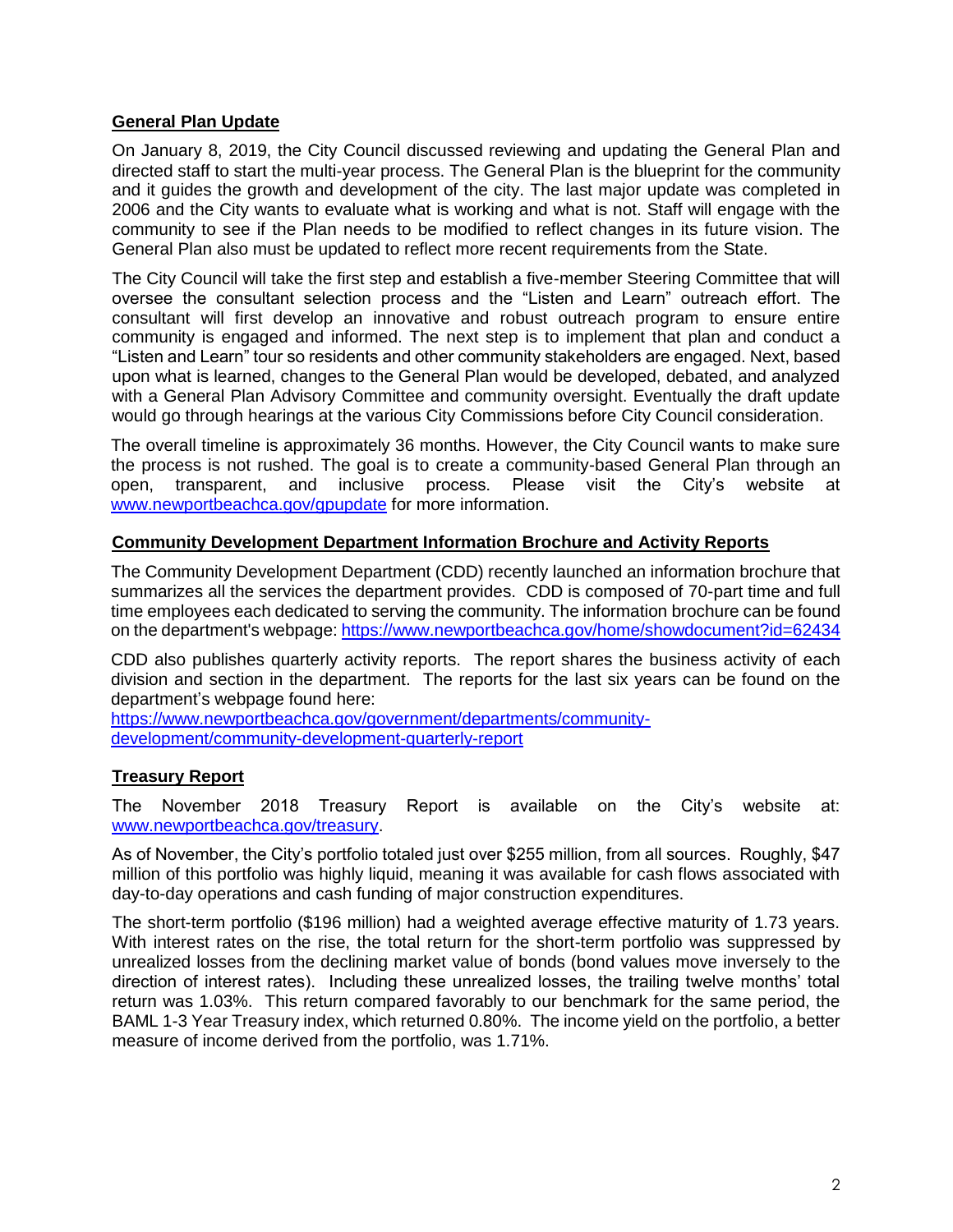## **Central Library's 25th Anniversary**

2019 marks the 25th Anniversary of the Central Library. Staff will plan and implement a series of events and programs to acknowledge this important milestone, culminating with a 25th Anniversary celebration during the week of July 8.

Staff is also coordinating 25th Anniversary activities with the Library Foundation and the Friends of the Library.

Schedule of events:

- January: The Celebration begins!
- February: We Love the Library
- March: It's Your Lucky Year
- April: National Library Week
- May: Books, Bunnies and More!
- June: It's a Summer Reading Spectacular
- July 7-13: A week of celebration festivities to be announced

#### **Grand Canal Dredging Phase 2 – Dredging Begins**

On January 7, 2019, the City's contractor began assembling their equipment on the north side of the Grand Canal for Phase 2 of the dredging project. In order for the equipment to reach the canal the contractor will begin dredging from Bay Front North towards the Park Avenue Bridge. The final grade dredging at an elevation of 4 feet will begin from the bridge and move towards Bay Front North. Normal work hours are Monday through Friday from 6 a.m. to 9 p.m., with minimal dredging after 6 p.m. The extended hours will allow the contractor to haul an additional load each day, thereby reducing the number of total working days needed for this project. Please exercise caution when boating, kayaking, swimming or paddling near any dredging equipment.

#### **Balboa Island Water Main Replacement – Phase II**

Construction for the Balboa Island Water Main Replacement – Phase II project has begun. This is the second phase of three projects that will replace distribution and transmission water mains on Balboa Island identified in the Water Master Plan. This project will focus on replacing the Park Avenue cast iron water transmission mains that were installed in the 1940's. The contractor (T.E. Roberts, Inc.) will begin construction adjacent to the Collins Island bridge and work eastward towards the Marine Avenue area. Although the pipeline construction will require road closures and traffic detours, the work is being limited to a few blocks at a time in order to maintain traffic flow at all cross streets.

### **Traffic Management on Duty for Christmas Boat Parade**

The annual Christmas Boat Parade brought a large number of visitors to the City of Newport Beach. The increase of vehicles and pedestrians to Balboa Island and Balboa Peninsula can cause the City's transportation system to operate beyond capacity leading to congestion and delays. To help alleviate the problem the Traffic Engineering staff was actively monitoring traffic conditions throughout the City and adjusting signal timing from the Traffic Management Center (TMC). This attentiveness to traffic conditions helped to facilitate traffic flow before and after the Christmas Boat Parade.